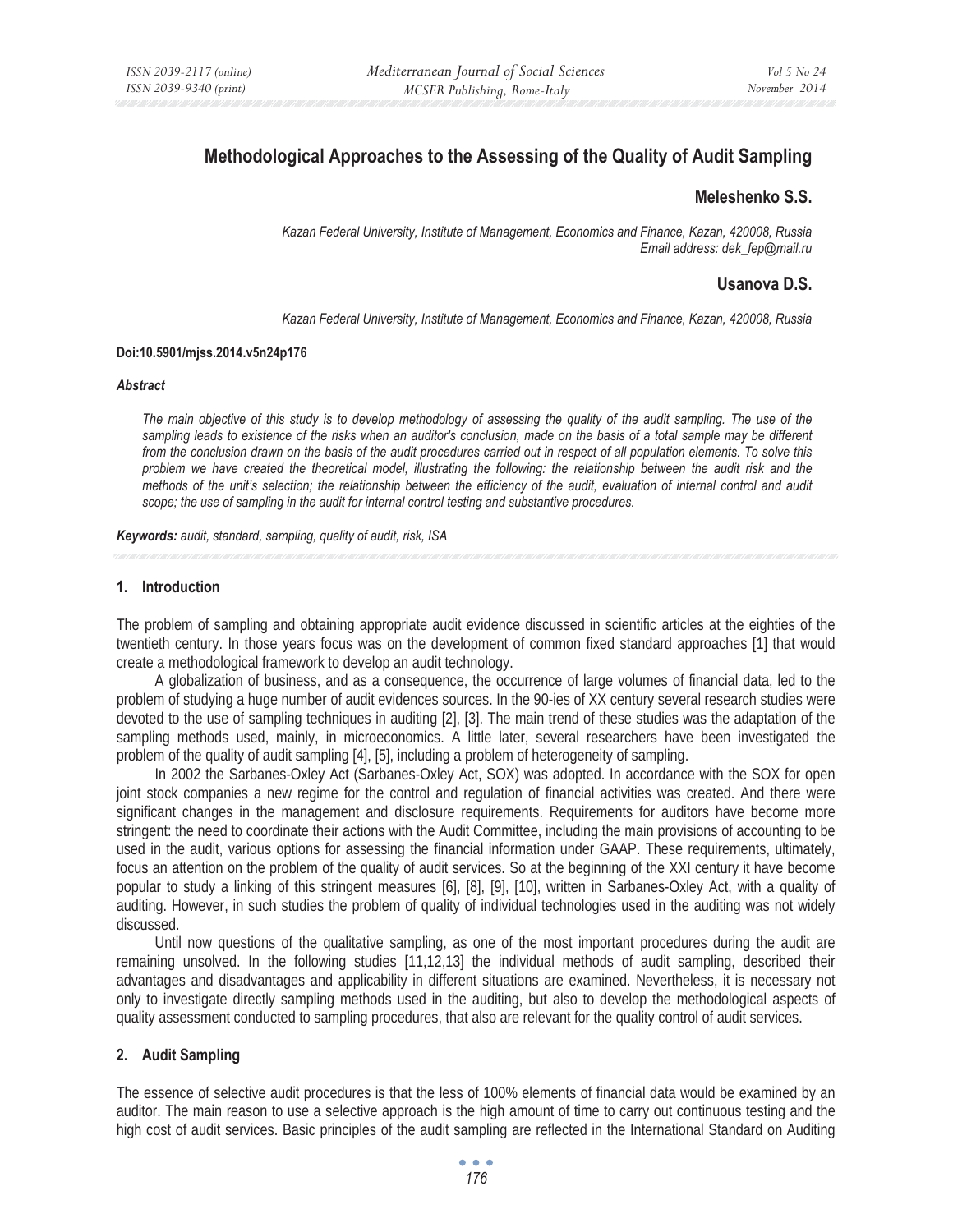(ISA) 530, "Audit Sampling".

The terms "standard", "rule" are applied to information sources that contain requirements to specific conditions to achieve a certain goal. So auditing standards should include a description of such procedures, the implementation of which would achieve the main goal - qualitative audit.

Consider from this point of view, an important technological aspect of the audit - a selective approach to the study of verifiable information.

According to the ISA 530 Audit sampling – The application of audit procedures to less than 100% of items within a population of audit relevance such that all sampling units have a chance of selection in order to provide the auditor with a reasonable basis on which to draw conclusions about the entire population.

It is clear, that continuous verification of documents is not an audit sampling. Moreover, the selection of specific (certain) elements as a method of selection is not an audit sampling. This means that the implementation of audit sampling takes place only in the case of the selection of the individual (specific) items for testing. From this it follows that for a continuous screening and selection of specific elements of the accounting, aspects of risk assessment and audit evidence obtaining must treat separately, given, that the basis of this approach to the selection of elements is the professional judgment of the auditor.

### **3. Methods**

The use of sampling leads to the existence of the risks when auditor's conclusion, made on the basis of the total sample may be different from the conclusion drawn on the basis of the audit procedures carried out in respect of all elements of the population.

Based on the practical experience of the audit, the authors using scientific methods such as analysis and synthesis developed a theoretical model which reflects relationship between: the audit risk and the methods of the unit's selection; the efficiency of the audit, evaluation of internal control and audit scope. The main result of sampling use in the audit (internal control testing and substantive procedures) we summarized in a form of table.

#### **4. Results and Conclusions**

The relationship between the audit risk and the methods of the unit's selection is shown in the Table 1.

|  | Information about risks                             | Units sampling methods                       |                         |                                             |
|--|-----------------------------------------------------|----------------------------------------------|-------------------------|---------------------------------------------|
|  |                                                     | All units sampling                           | Specific units sampling | Separate units sampling<br>(audit sampling) |
|  | Risks not associated with the use of audit sampling | ves                                          | ves                     | no                                          |
|  | Risks associated with the use of audit sampling     | no                                           | no                      | ves                                         |
|  | Audit procedures to reduce the risk                 | - proper planning tasks,                     |                         |                                             |
|  |                                                     | - monitoring of the auditors work,           |                         | Increase a sample size                      |
|  |                                                     | - verification of compliance the procedures. |                         |                                             |

**Table 1.** The relationship between the audit risk and the methods of the units sampling

Reducing the risk procedures depend on the method of units sampling. As can be seen from the Table 1, reducing the risk in the audit sample is more specific, while continuous check and selection of specific units suggest the implementation of procedures of quality content. This required level is provided by the auditors in dependence on the structure and management system of the audit firm and, ultimately, based on the auditor's judgment. Procedures designed to reduce the impact of this judgment may be based on two principles: the periodicity of monitoring and documenting of the work of auditors.

Control technique involves the verification of the audit procedures. Thus, it is more logical to designate only two procedures, proper planning and monitoring of auditors work. In modern conditions fixation the formation of the audit sampling in the working papers depends on the automation level of the audit process. Audit programs involve selection of units in a given mode. It allows controlling the sampling procedures. Partial automation of the audit process is more timeconsuming to generate documentation. It is necessary to clarify, that in this case it is a requirement of reflection of selection methods used by the auditor in the working papers, and not the result set.

Thus, the method of selecting the items in the sampling frame has an impact not only on the audit procedures to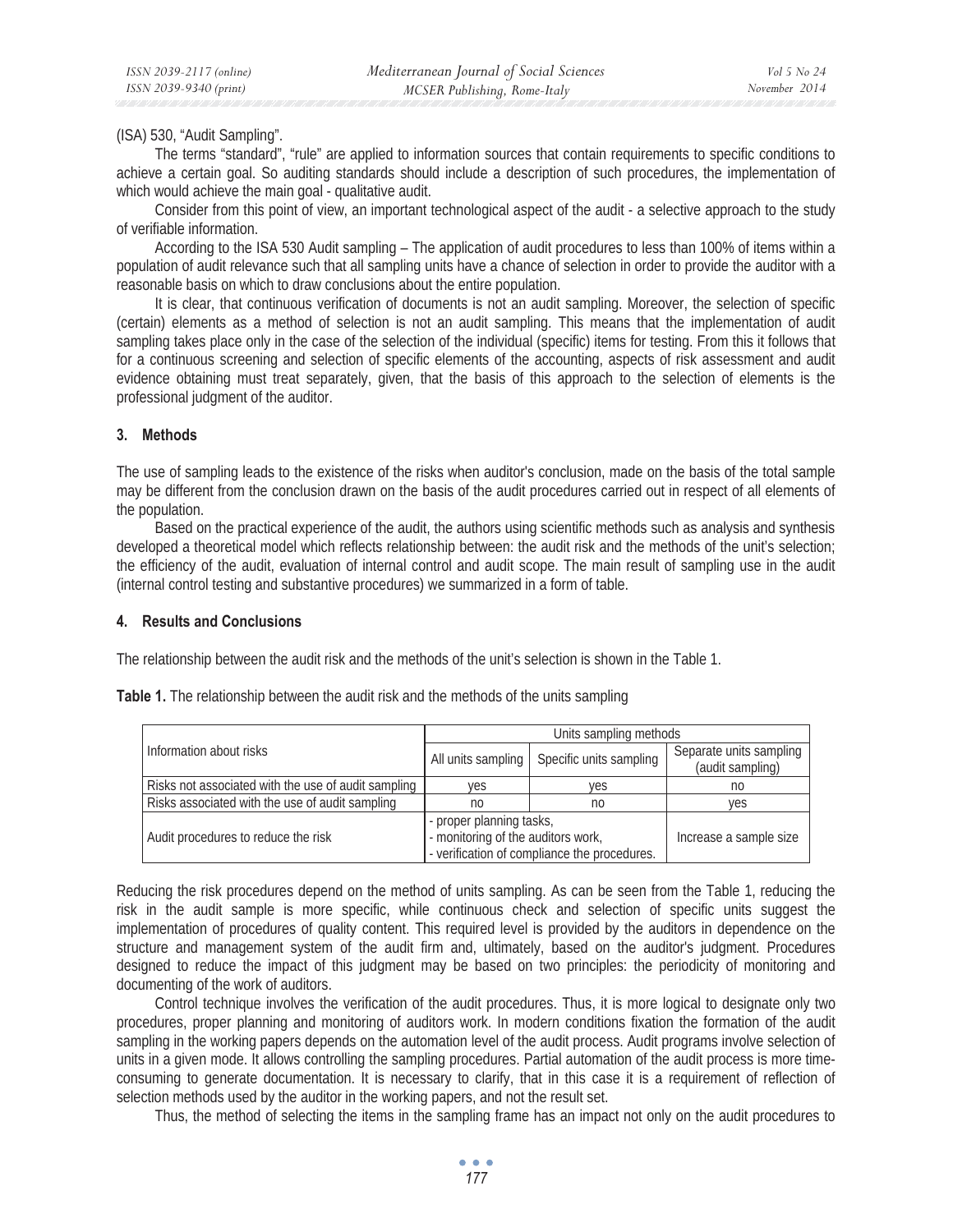| ISSN 2039-2117 (online) | Mediterranean Journal of Social Sciences | Vol 5 No 24   |
|-------------------------|------------------------------------------|---------------|
| ISSN 2039-9340 (print)  | MCSER Publishing, Rome-Italy             | November 2014 |

reduce the risk, but also on the quality control procedures of the audit. Selection of separate units requires less control procedures than other methods of selection. In addition, detailed documentation of quality control can be formed in parallel with the sampling procedures. For the other two methods of forming a sample the number of control procedures and, consequently, the working documentation increases.

The risk associated with the use of a sampling depends on the content of the general population. If it is a substantive test, the risk of sample leads to the increasing in the detection risk. If the sampling approach is applied to the testing of internal controls, the effect of the risk associated with the use of sampling is greatly enhanced. The occurrence of these risks is due to the incorrect evaluation of the efficiency level of internal controls. The relationship between risk of using sampling in evaluating the efficiency of internal controls (the ICS – internal control system) and the scope of audit is presented in Figure 1.



**Fig. 1** The relationship between the efficiency of the audit, evaluation of internal control and audit scope.

The efficiency of the audit – is an important problem. Audit as entrepreneurial activity is characterized by all its inherent problems, including an adequate evaluation. Figure 1 shows one of the indicators for this evaluation: audit scope (extent of audit procedures). During the audit, this means the optimum combination of the scope of procedures with a confidence level of auditor in the reliability of financial reporting.

The complexity of the formation of such a measure is to combine quantitative (in scope) and quality (confidence level) components inspection. Audit activity is usually indicated in the required scope of procedures to ensure the appropriate level of confidence, which ultimately rests on the professional judgment of the auditor. The solution to this problem may lie in the replacement of this judgment with deterministic communication considered indicators. The tougher is this relationship, the more appropriate can be estimated an auditors work.

Internal control testing is a crucial component of external auditing. Aspects of the sample are considered to check internal controls and operations in order to identify common and distinct sides. This will determine the procedures to obtain audit evidences, which can then be quantified and ultimately uniquely evaluated in order to determine the quality of auditing.

General population can be either a set of operations, documents, etc., studied at check essentially or a set of internal control tools. This affects the methodology of audit sampling, assessment of its risk and results. Application sampling to internal control testing and substantive procedures in the audit is given in the Table 2.